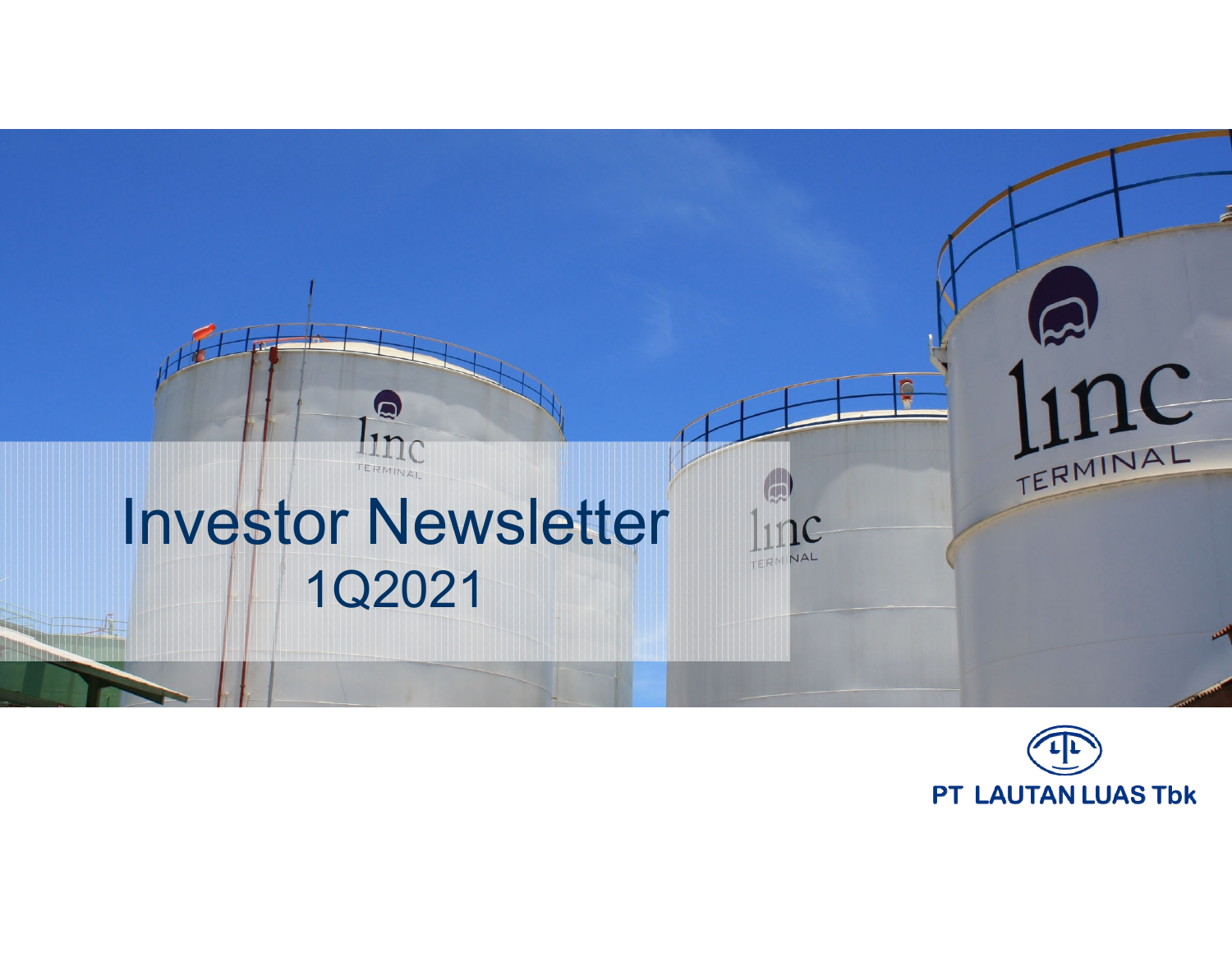

## Financial Highlights

|                                 |       |       |       | (IDR billion) |        |  |
|---------------------------------|-------|-------|-------|---------------|--------|--|
| <b>Consolidated Performance</b> | 2018  | 2019  | 2020  | 1Q2020        | 1Q2021 |  |
| Revenue                         | 7,076 | 6,535 | 5,592 | 1,554         | 1,493  |  |
| <b>Gross Margin</b>             | 18.2% | 19.6% | 21.0% | 21.3%         | 20.6%  |  |
| Income from Operation           | 438   | 447   | 331   | (49)          | 100    |  |
| Net Income                      | 200   | 181   | 75    | (119)         | 39     |  |
| <b>EBITDA</b>                   | 694   | 656   | 645   | 128           | 179    |  |



Revenue was IDR1,493 billion in the 1Q2021, or 4.0% lower than 1Q2020. The decrease was mainly from Manufacturing segment (-10.4%) mainly attributable to lower sales to customers in the food & beverage industry.

Consolidated gross margin in 1Q2021 was quite maintained at 20.6%.

Income from Operation was achieved at IDR100 billion in 1Q2021, higher than 1Q2020 despite the lower revenue. The improvement was mainly due to lower of operating expenses and foreign exchange loss in 1Q2021.

Profit for the year attributable to owners of the parent entity in 1Q2021 was IDR39 billion, <sup>a</sup> turnaround from –IDR119 billion in 1Q2020.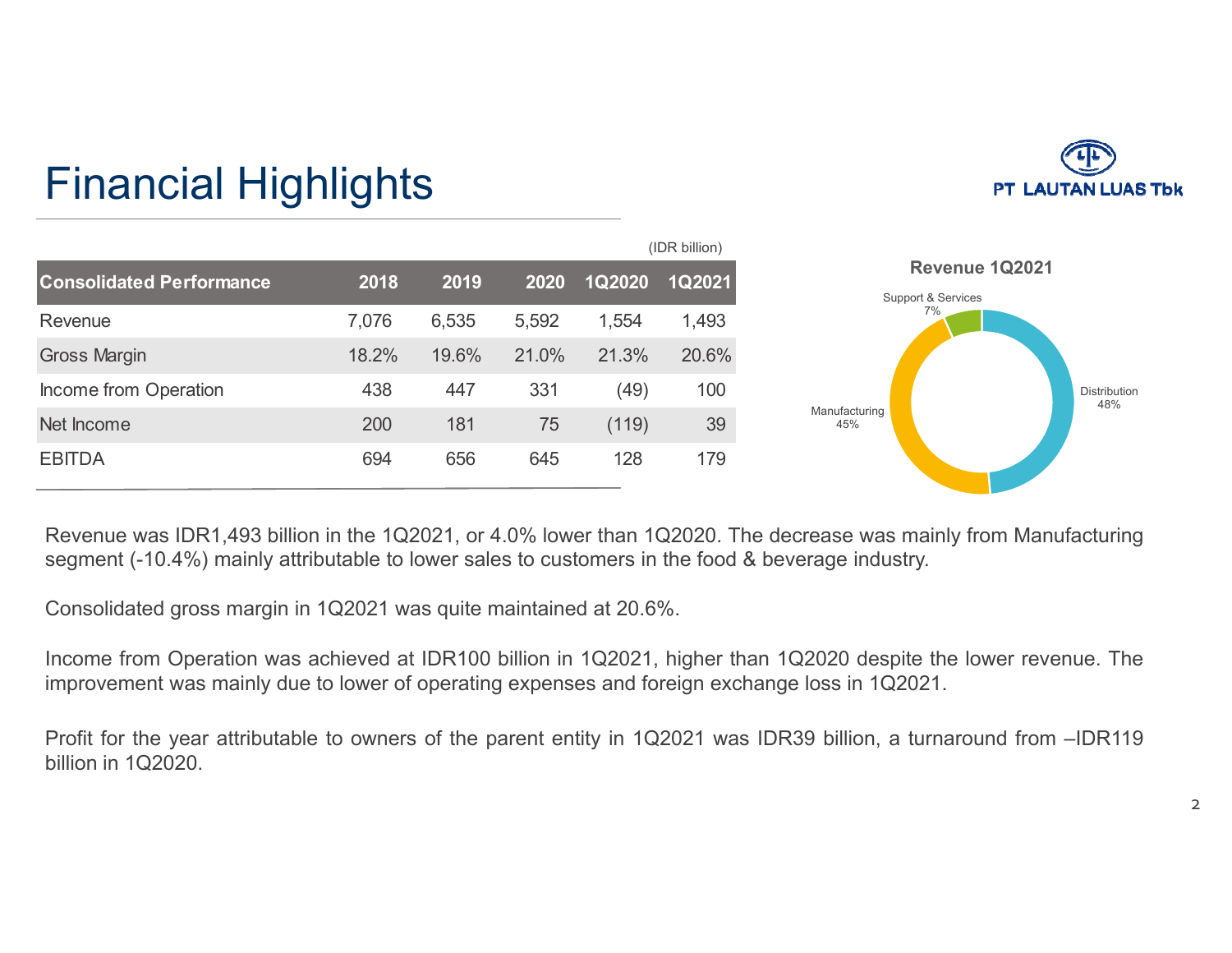

|                                        |       |       |       |               | (IDR billion) |
|----------------------------------------|-------|-------|-------|---------------|---------------|
| <b>Consolidated Financial Position</b> | 2018  | 2019  | 2020  | <b>1Q2020</b> | 1Q2021        |
| <b>Cash and Bank</b>                   | 144   | 86    | 376   | 408           | 391           |
| <b>Trade Receivables</b>               | 1,210 | 1,084 | 817   | 1,011         | 920           |
| <b>Inventories</b>                     | 1,287 | 1,163 | 746   | 1,177         | 707           |
| <b>Fixed Assets</b>                    | 1,902 | 1,881 | 1,829 | 1,999         | 1,835         |
| <b>Investment in Associates</b>        | 753   | 820   | 812   | 889           | 842           |
| <b>Others</b>                          | 1,022 | 829   | 944   | 1,071         | 941           |
| <b>Total Assets</b>                    | 6,318 | 5,863 | 5,524 | 6,555         | 5,636         |
| <b>Interest Bearing Debt</b>           | 2,577 | 2,190 | 1,959 | 2,643         | 1,847         |
| <b>Trade Payables</b>                  | 1,247 | 1,078 | 829   | 1,120         | 888           |
| <b>Others</b>                          | 369   | 435   | 493   | 555           | 562           |
| <b>Total Liabilities</b>               | 4,193 | 3,703 | 3,281 | 4,318         | 3,297         |
| <b>Equity</b>                          | 2,125 | 2,160 | 2,243 | 2,237         | 2,338         |
|                                        |       |       |       |               |               |

Net debt 1Q2021 was IDR1,456 billion, lower by 8.0% compared to December 2020 of IDR1,583 billion.

Our current performance has translated to an earning per-share (annualized) of IDR 103/share in 1Q2021, and translated to <sup>a</sup> book value per-share of IDR 1,357/share at end of March 2021.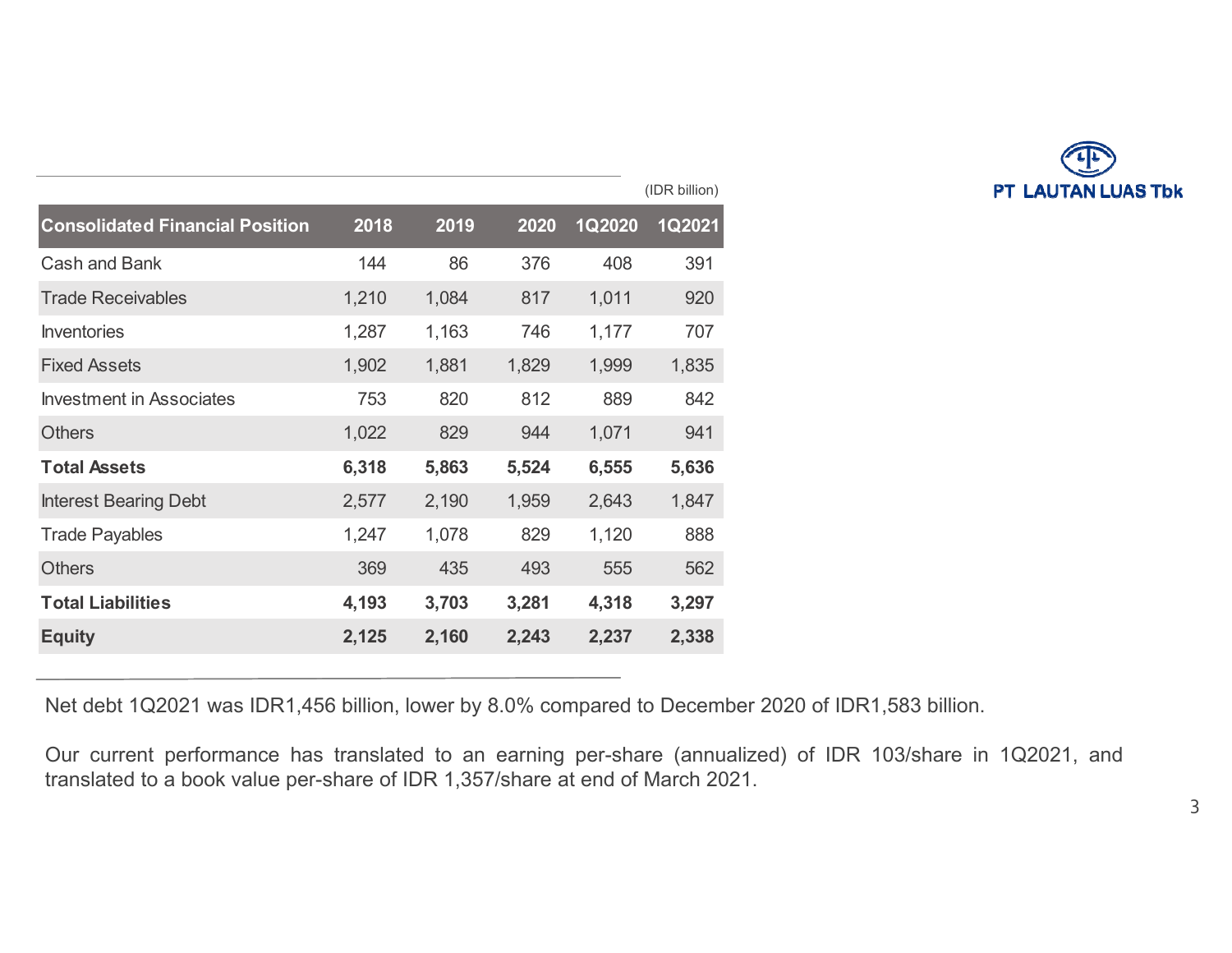

| <b>Key Financial Ratio</b>        | 2018 | 2019 | 2020 | <b>1Q2020</b> | 1Q2021 |
|-----------------------------------|------|------|------|---------------|--------|
| Current Ratio (x)                 | 0.95 | 0.84 | 0.98 | 0.80          | 1.02   |
| EBITDA / Net Interest Expense (x) | 3.59 | 3.15 | 3.92 | 3.78          | 6.59   |
| Net Debt / $EBITDA(x)$            | 3.50 | 3.21 | 2.45 | 4.37          | 2.04   |
| Net Debt / Equity $(x)$           | 1.14 | 0.97 | 0.71 | 1.00          | 0.62   |

| <b>Working Capital Days</b> | 2018 | 2019 | 2020 | <b>1Q2020</b> | <b>1Q2021</b> |
|-----------------------------|------|------|------|---------------|---------------|
| <b>AR Days</b>              | 62   | 60   | 53   | 59            | 55            |
| <b>Inventory Days</b>       | 80   | 80   | 61   | 87            | 54            |
| AP Days                     | 78   | 74   | 68   | 82            | 67            |
| <b>WCC Days</b>             | 64   | 66   | 46   | 63            | 42            |

Favourable key financial ratio was <sup>a</sup> result of improvement in working capital to <sup>a</sup> more efficient level and lower net debt.

For <sup>a</sup> more comprehensive analysis of the 1Q2021 performance, the quarterly report is available on our company website (www.lautan-luas.com).